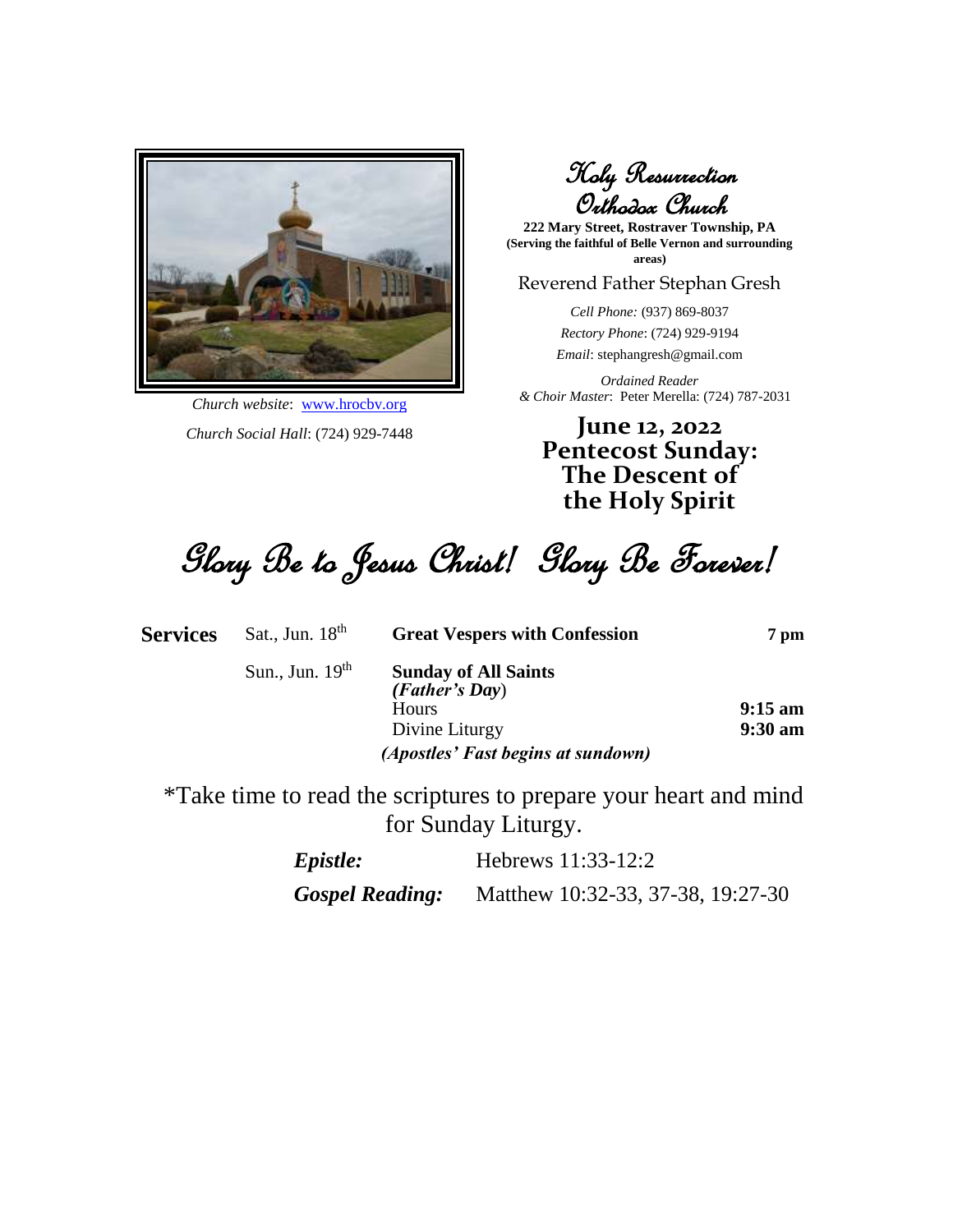#### Epistle *(Resurrection) (Acts 2:1-11)*

When the Day of Pentecost had fully come, they were all with one accord in one place.

And suddenly there came a sound from heaven, as of a rushing mighty wind, and it filled the whole house where they were sitting.

Then there appeared to them divided tongues, as of fire, and *one* sat upon each of them.

And they were all filled with the Holy Spirit and began to speak with other tongues, as the Spirit gave them utterance.

And there were dwelling in Jerusalem Jews, devout men, from every nation under heaven.

And when this sound occurred, the multitude came together, and were confused, because everyone heard them speak in his own language.

Then they were all amazed and marveled, saying to one another, "Look, are not all these who speak Galileans?

"And how *is it that* we hear, each in our own language in which we were born?

"Parthians and Medes and Elamites, those dwelling in Mesopotamia, Judea and Cappadocia, Pontus and Asia,

"Phrygia and Pamphylia, Egypt and the parts of Libya adjoining Cyrene, visitors from Rome, both Jews and proselytes,

"Cretans and Arabs – we hear them speaking in our own tongues the wonderful works of God."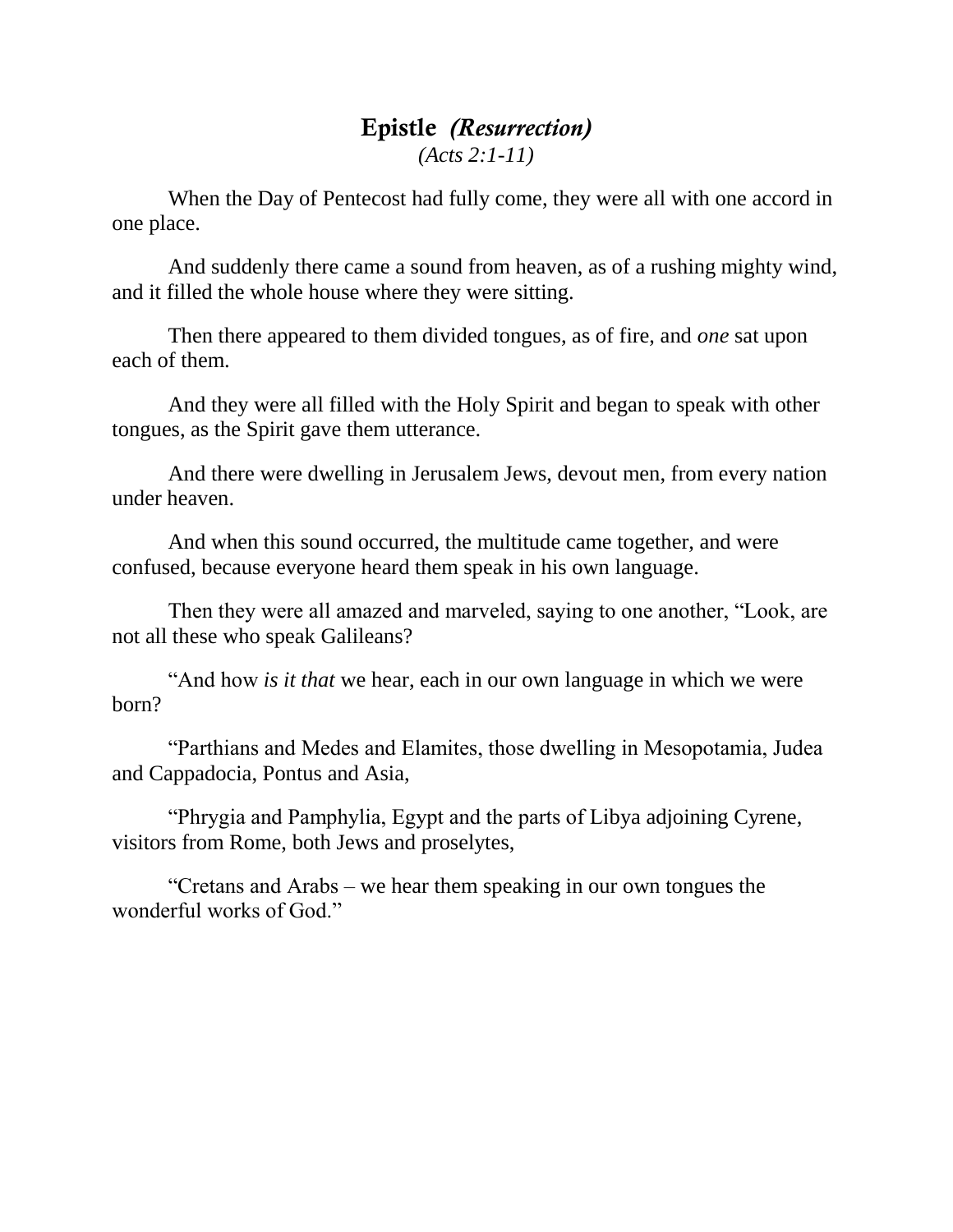### Gospel *(Resurrection)*

*(John 7:37-52, 8:12)*

On the last day, that great *day* of the feast, Jesus stood and cried out, saying, **"If anyone thirsts, let him come to Me and drink.**

**"He who believes in Me, as the Scripture has said, out of his heart will flow rivers of living water."**

But this He spoke concerning the Spirit, whom those believing in Him would receive; for the Holy Spirit was not yet *given*, because Jesus was not yet glorified.

Therefore many from the crowd, when they heard this saying, said, "Truly this is the Prophet."

Others said, "This is the Christ." But some said, "Will the Christ come out of Galilee?

"Has not the Scripture said that the Christ comes from the seed of David and from the town of Bethlehem, where David was?"

So there was a division among the people because of Him.

Now some of them wanted to take Him, but no one laid hands on Him.

Then the officers came to the chief priests and Pharisees, who said to them, "Why have you not brought Him?"

The officers answered, "No man ever spoke like this Man!"

Then the Pharisees answered them, "Are you also deceived?

"Have any of the rulers or the Pharisees believed in Him?

"But this crowd that does not know the law is accursed."

Nicodemus (he who came to Jesus by night, being one of them) said to them,

"Does our law judge a man before it hears him and knows what he is doing?"

They answered and said to him, "Are you also from Galilee? Search and look, for no prophet has arisen out of Galilee."

Then Jesus spoke to them again, saying, **"I am the light of the world. He who follows Me shall not walk in darkness, but have the light of life."**